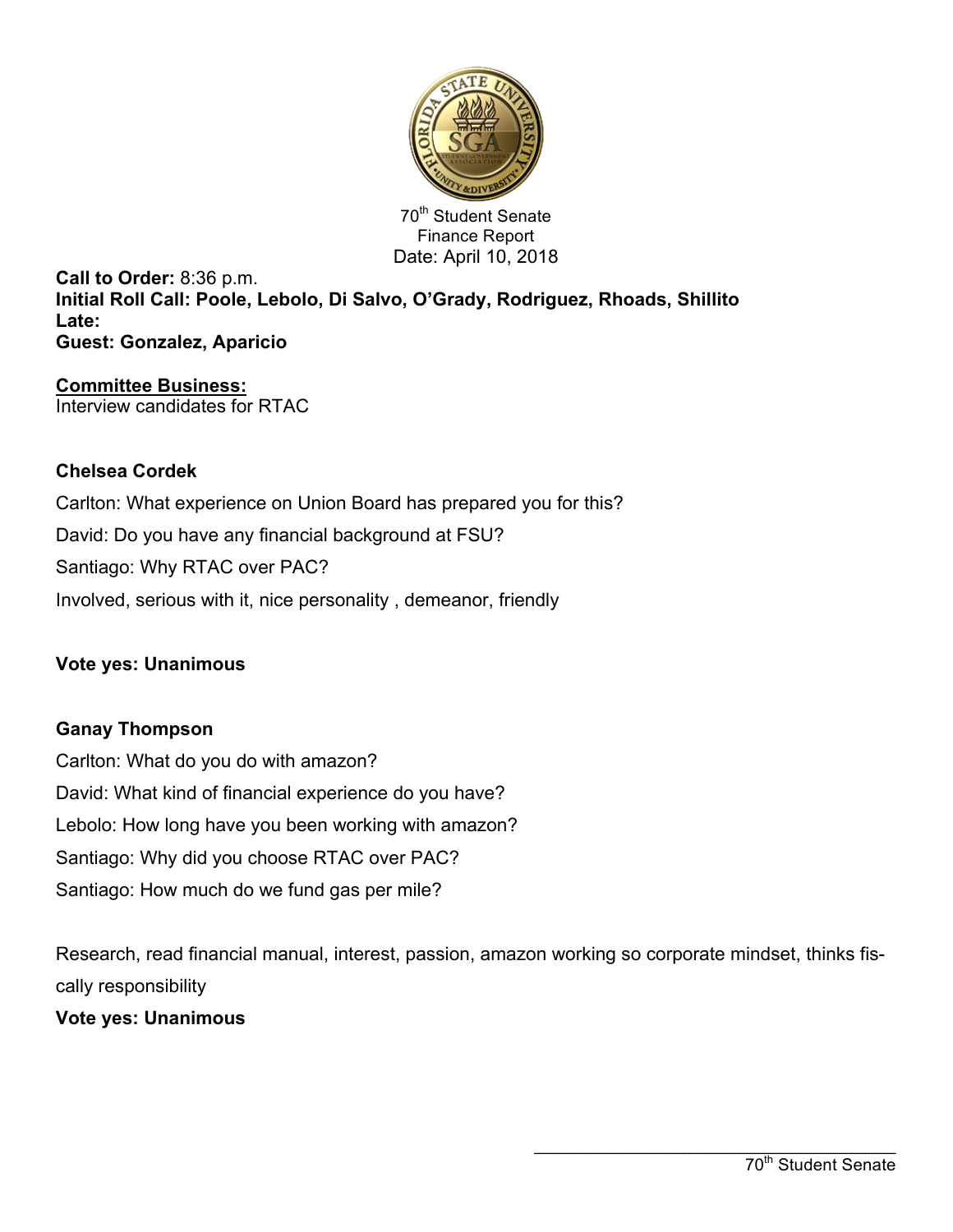

70<sup>th</sup> Student Senate Finance Report

# **RTAC:**

## **Intervarsity**

• Received \$760 from RTAC this year

• \$50 is deducted from the cost of the Early Bird Registration (\$250) to account for the inclusion of food (which cannot be funded).

## **RTACs decision: \$900**

## **Questions:**

Rodriguez: How far away is it? Have people going on the trip been to the conference before? O'Grady: Is everyone going a FSU student?

## **Senator Rodriguez moves to fund Intervarsity \$900**

Senator Rhoads seconds.

**Decision:** Vote yes: Unanimous

## **All-Night Yahtzee**

- Asked Senate President how to get funding
- \$2000 funding bill currently in SLAA
- RTAC decided to fund them \$900
- Bill 44 going through Senate for \$2000 on 10/4/2018
- Requested \$6261.60
- Funding for acapella Championship show.
- 1/9 American regions to perform internationally in NYC
- 4 nights
- Have a go-fund me to reimburse competitors for travel cost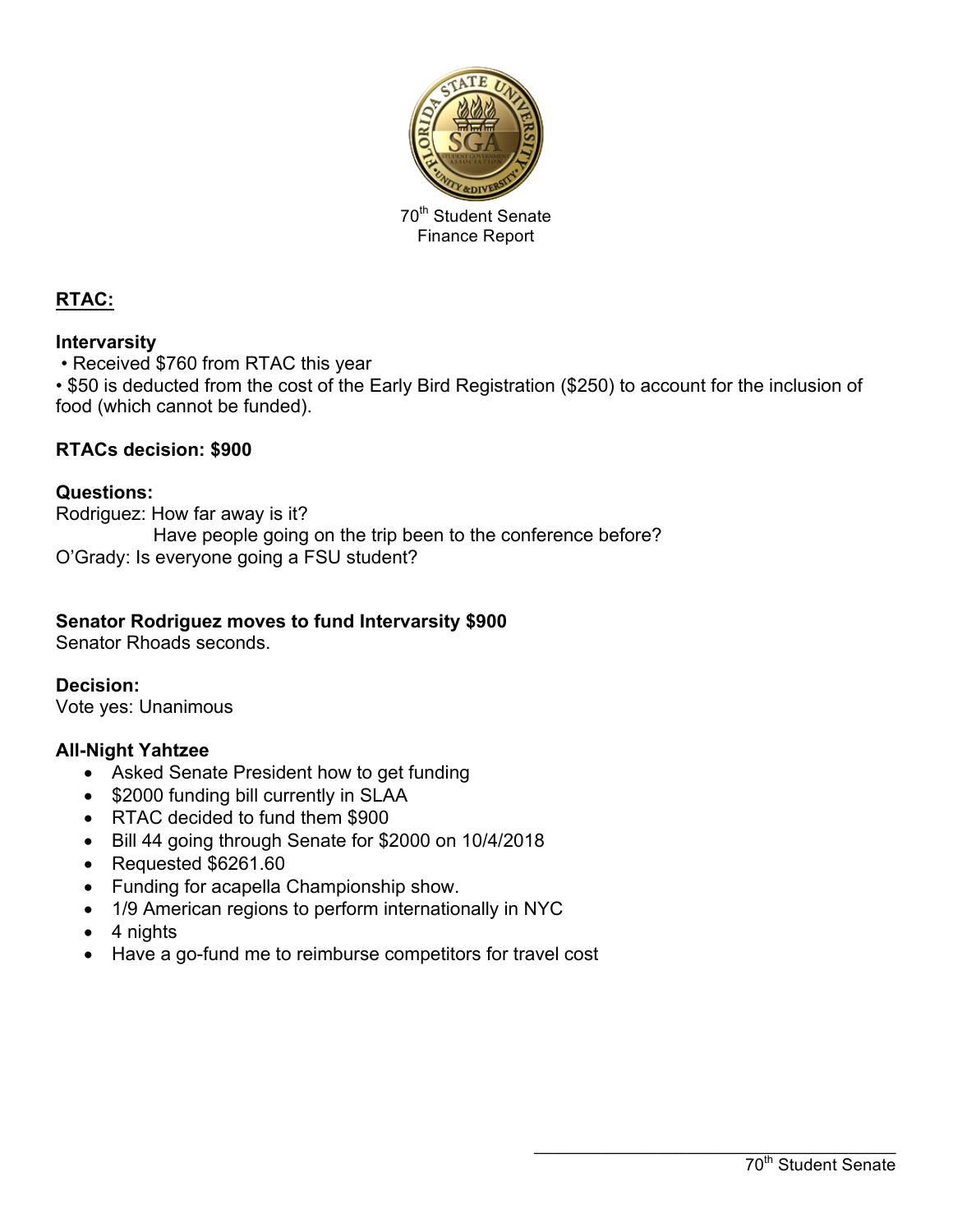

70<sup>th</sup> Student Senate Finance Report

## **Questions:**

Rhoads: What day is the competition? Is there a timeframe for your interviews? Rodriguez: Do you need a day to set up for the event? Is there a reason why you are staying a fourth night? Lebolo: What is Acaville? O'Grady: Have you purchased the plane tickets yet? Can you explain the \$1782 number? Di Salvo: What voice parts are you?

Senator Di Salvo moves to fund All Night Yahtzee \$0.00 Senator Rodriguez seconds

Decision: To fund All-Night Yahtzee \$0.00` Vote yes: Unanimous

Discussion: Members of finance discussed possible amendments to Bill 44, and will suggest an amendment from \$2000 to \$1350 to cover 3 nights of stay.

# **PAC:**

## **FSU Christians on Campus**

- Requesting funding for the first time
- Mainly funded by their local church
- Funding is for t-shirts
- \$391 requested for t-shirts
- PAC funded \$6 for 40 shirts.

#### **Decision of PAC : 240**

#### **Questions:**

O'Grady: How many members are currently in the organization? Rodriguez: How will the shirts be distributed? Lebolo: Are you set on blue as the color of the shirt? Di Salvo: Do you request dues?

Senator Di Salvo moves to fund \$200 for FSU Christians on Campus Senator Rodriguez seconds.